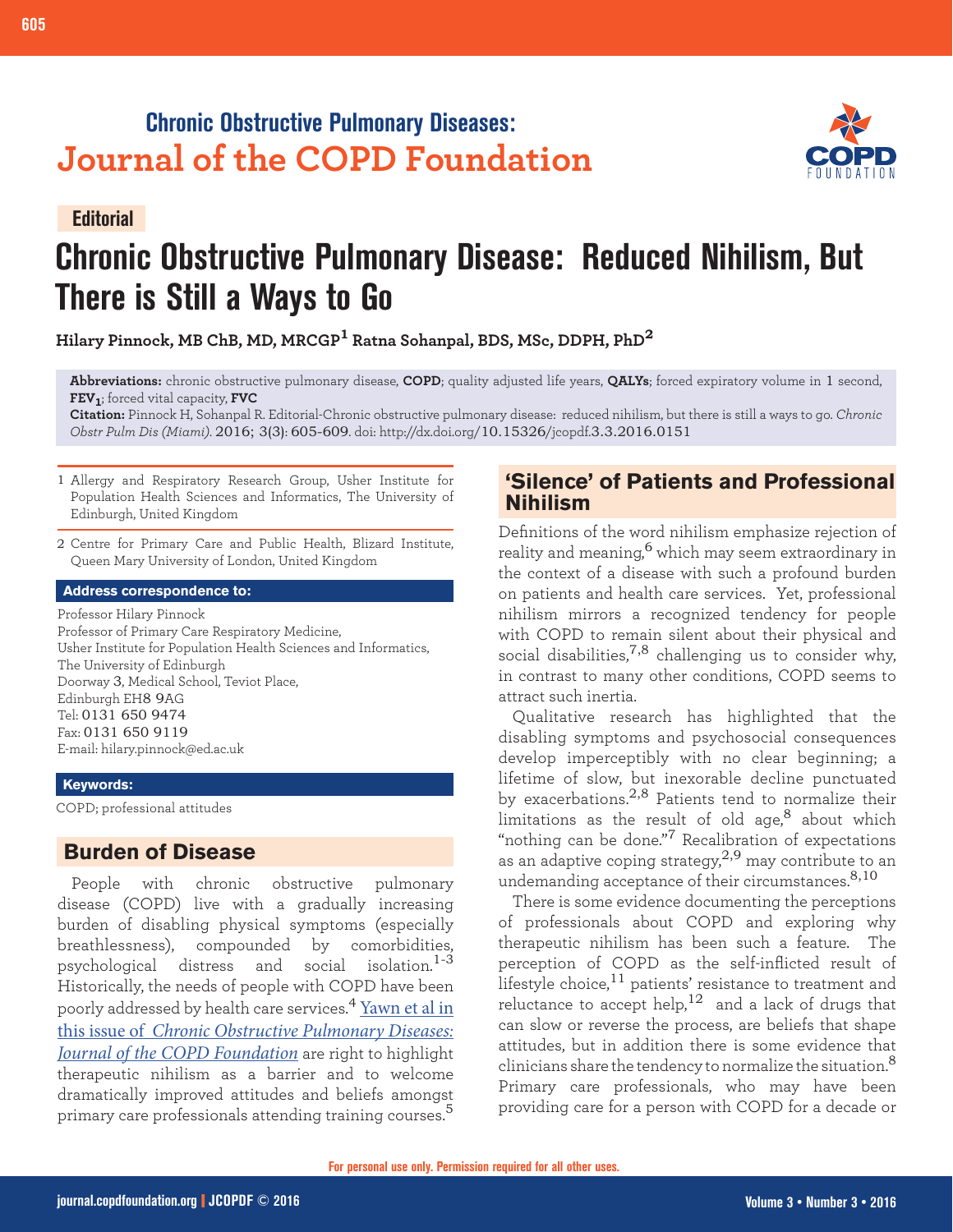more, may scarcely notice the slow deterioration in their patient over the years and unwittingly collude with the silence. Professionals and patients may both adapt their perceptions of needs and what it is possible to achieve.

Models of care for people with COPD, therefore, need to be proactive, assess physical, psychological, social and spiritual needs, and facilitate palliation of symptoms and provision of care according to needs that evolve over a lifetime. For professionals this is more than overcoming therapeutic nihilism; a conscious decision to adopt a holistic approach through patient collaboration and partnership is required.<sup>12</sup>

# **Physical, Psychological, Social and Spiritual Care Needs**

Recent advances in pharmacological treatments that enable physical disability (especially breathlessness) to be eased and exacerbations reduced may have contributed to the reduction in nihilism as both professionals and patients realize that "something can be done."13 Pulmonary rehabilitation relieves dyspnea and fatigue, improves emotional function and enhances the sense of control that individuals have over their condition<sup>14</sup>; findings that were reflected in positive responses from 80% of the respondents to Yawn et al's survey. More challenging to manage are the social impacts of the disease. An international survey of people of working age in 6 countries revealed that 40% had retired prematurely on health grounds incurring estimated lifetime income losses of  $\$316,\!000.^1$  As lung function deteriorates, the impact on quality of life and activities of daily living increases, resulting in social isolation both for the patient and their caregiver.<sup>2,8</sup> Holistic support should cover all aspects of the disease and be offered routinely throughout the life-long course of the disease as an integral component of good management of a long-term condition.<sup>10</sup>

# **Addressing Tobacco Dependence**

A major omission from Yawn et al's survey is a question about attitudes towards smoking. As the only intervention that will improve the long-term prognosis of COPD,<sup>12</sup> supporting smoking cessation is not only vital for the individual but is a cost effective intervention for health care systems. The London Respiratory Team's value pyramid estimates the cost per Quality Adjusted Life Years (QALY) of providing smoking cessation as a fraction of the cost of triple therapy

with bronchodilators and inhaled steroids (see Figure  $1$ ).<sup>15</sup> Again, attitudes will need to change. Redefining smoking as a relapsing long-term condition of tobacco dependence that can be addressed with behavioral support plus pharmacotherapy may help to overcome professional nihilism and encourage clinicians routinely to ask, advise, assess, assist and arrange support for people with COPD (and many other smoking-related conditions) who wish to quit.

# **Multimorbidity is the Norm**

The respondents in Yawn et al's paper highlighted that patients may fail to report increasing dyspnea if they attribute their increasing symptoms to other long-term conditions.<sup>5</sup> Similarly, professionals may struggle to establish the relative contributions of COPD, heart failure and anxiety to patients' symptoms of breathlessness. Multimorbidity is not an uncommon scenario; most people with COPD have at least one additional long-term condition, and many will have multiple morbidities with confusing or contradictory lifestyle and treatment demands.<sup>16</sup> Relevant evidencebased advice on management of multimorbidity is scarce with most trials and guidelines focusing on the treatment of single diseases, though the international COPD guidelines are an important exception with a chapter on common comorbidities.<sup>13</sup>



**Figure 1. The Pyramid of Value for** 

The values on this pyramid are estimates of cost per quality adjusted life year gained.

Note: this version of the pyramid was modified by Zaid Zoumot et al. Emphysema: time to say farewell to therapeutic nihilism. Thorax 2014;69: 973-975 from work done by the London Respiratory Network with The London School of Economics.<sup>1</sup>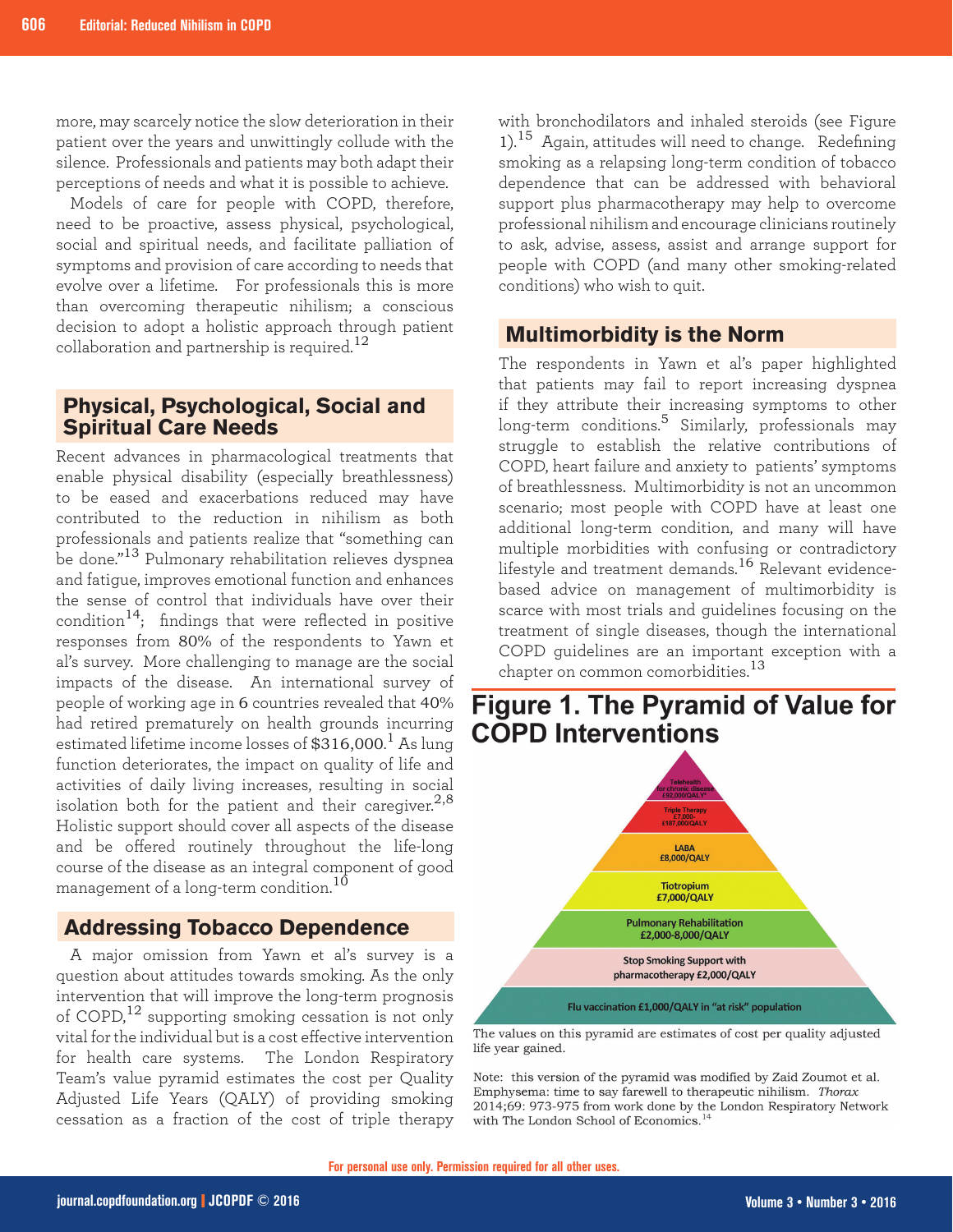Providing individually tailored advice for people with multimorbidity is a key role of the generalist family physician who is well placed to review polypharmacy and guide patients through (potentially conflicting) management strategies.<sup>17</sup> For example, troublesome arthritis may prevent the exercise that will benefit the COPD. Pulmonary rehabilitation improves exercise tolerance and quality of life, $14$  and can improve psychological morbidity,<sup>18</sup> but patients with depression may not accept referral, or fail to complete the course.<sup>19</sup> Professionals should initiate a dialogue about the social and psychological benefits of pulmonary rehabilitation along with discussions of the the improved functioning it provides.<sup>20</sup>

### **Spirometry and/or Symptoms**

In line with guideline recommendations, 85% of the physician respondents to the survey considered spirometry to be "important" in establishing a diagnosis of COPD.<sup>5</sup> The quarter of professionals who said that they used trials of bronchodilators or inhaled steroids may, of course, have been trying to exclude asthma (an important differential diagnosis), though it is not clear from the responses whether the success (or otherwise) of the trial was judged by repeated spirometry or symptomatic improvement.

Reliance on symptoms may reflect lack of easy access to spirometry, but it may also reflect a concern amongst the clinicians that lung function is not the only important parameter to measure. International guidelines have adopted a fixed forced expiratory volume in 1 second/ forced vital capacity (FEV1/FVC) ratio as their definition of obstruction which overlooks the natural fall in the ratio as a result of normal ageing, $^{21}$  and risks classifying normal elderly as having COPD. A study from a primary care population in Sweden classified 22.5% of the participants (aged 60-93yrs) as having COPD using a fixed FEV1/FVC ratio, compared to 10.1% using lower limit of normal.22 Primary care clinicians are likely to be aware of the risk of medicalizing old age, and may wish to follow the advice of the U.K. guideline and interpret objective measurement of lung function in the light of symptoms.<sup>23</sup>

# **Person-Centered Consultation Skills**

Yawn et al's survey was conducted during a continuing medical education event prior to a 60-90 minute update on COPD management. Knowledge imparted

in a lecture, however, will not be sufficient to enable clinicians to provide patient-centered consultations in order to tailor care to the needs, preferences and goals of the individual. Provision of training in communication, motivational interviewing and behavior change skills are needed to facilitate a holistic focus on patient health.24 Audit and feedback can support the practice of newly learnt skills and facilitate a change in clinical practice and improved delivery of patient-centered care.25 Professionals trained to work in partnership with patients, can support patients to become more knowledgeable, capable, confident and motivated to make the changes that will improve their day-to-day condition and health 26

## **Conclusion**

COPD is a major cause of disability and there is no place for nihilism. However, if we are to optimize the potential benefits there is a need to look beyond therapeutic nihilism to tackling tobacco dependence and addressing the (often unspoken) psychological, social and spiritual needs of people with COPD. Primary care with its focus on multimorbidity and the individual patient within their family is well placed to take on the challenge. The marked change in attitude between 2007 and 2014 is encouraging: but if we are truly to make a difference in the lives of people with COPD and their families, it does not go far enough.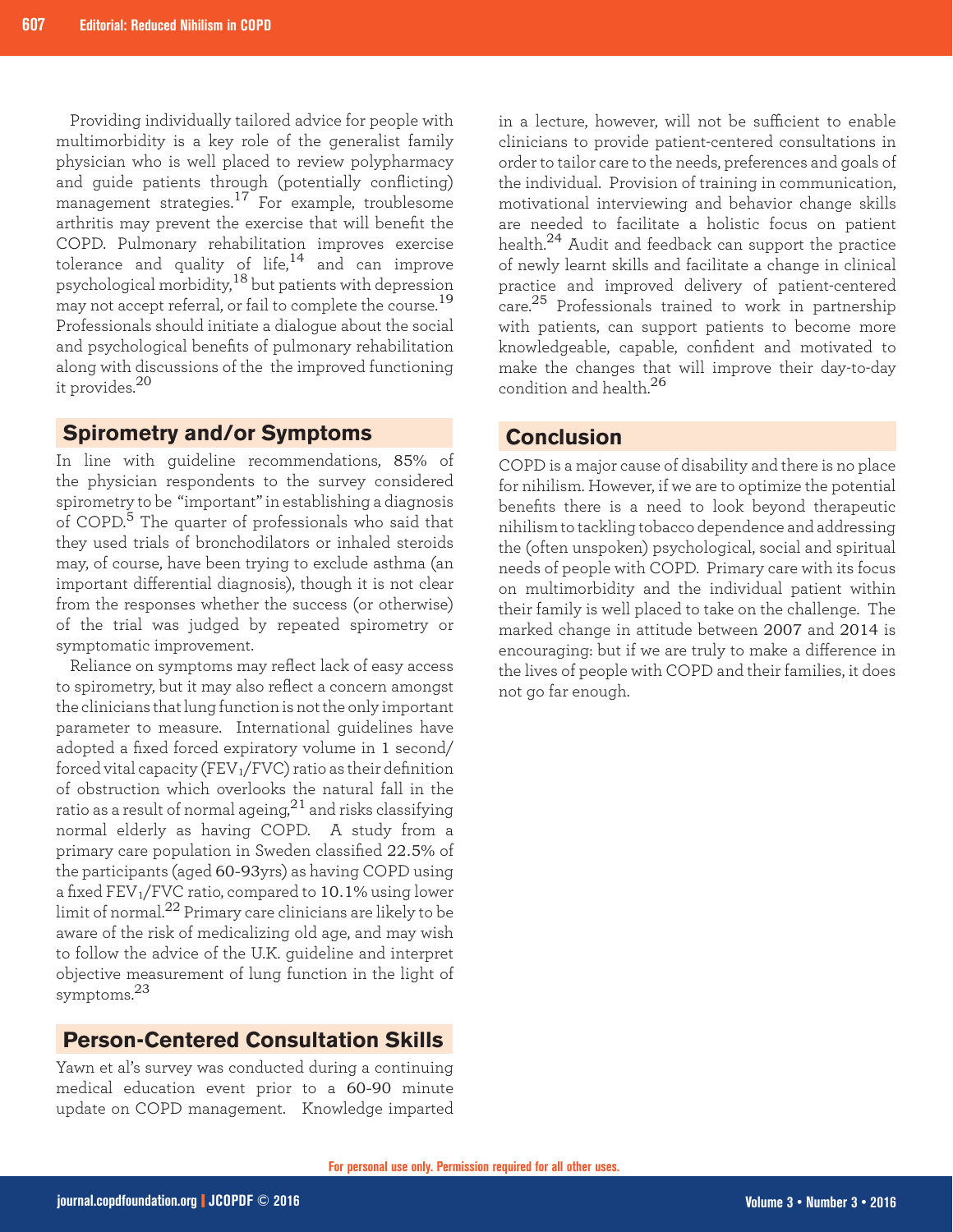## **References**

- 1. Fletcher MJ, Upton J, Taylor-Fishwick J, et al. COPD uncovered: an international survey on the impact of chronic obstructive pulmonary disease [COPD] on a working age population. *BMC Pub Health*. 2011;11:612. doi: http://dx.doi.org/10.1186/1471-2458-11-612
- 2. Giacomini M, DeJean D, Simeonov D, Smith A. Experiences of living and dying with COPD: a systematic review and synthesis of the qualitative empirical literature. *Ont Health Technol Assess Ser.* 2012;12:1-47
- Lynn J. Ely EW. Zhong Z, et al. Living and dying with chronic 3. obstructive pulmonary disease. *J Am Geriatrics Soc*. 2000;48 (Suppl 1):S91-S100. doi: http://dx.doi.org/10.1111/j.1532-5415.2000.tb03147.x
- 4. Gore JM, Brophy CJ, Greenstone MA. How well do we care for patients with end stage chronic obstructive pulmonary disease (COPD)? A comparison of palliative care and quality of life in COPD and lung cancer. *Thorax*. 2000;55(12):1000-1006. doi: http://dx.doi.org/10.1136/thorax.55.12.1000
- 5. Yawn BP, Wollan PC, Textor KB, Tawn RA. Primary care physicians', nurse practitioners' and physician assistants' knowledge, attitudes and beliefs regarding COPD: 2007 to 2014. *Chronic Obstr Pulm Dis (Miami)*. 2016;3(3):628-635. doi: http://dx.doi.org/10.15326/jcopdf.3.3.2015.0168
- Oxford University Press. Definition of nihilism. Oxford 6. Dictionary website. http://www.oxforddictionaries.com/definiti on/english/nihilism Published 2016. Accessed June 2016
- 7. Habraken JM, Pols J, Bindels PJE, Willems DL. The silence of patients with end-stage COPD: a qualitative study. *Br J Gen Pract*. 2008;58:844–849. doi: http://dx.doi.org/10.3399/bjgp08X376186
- 8. Pinnock H, Kendall M, Murray S, et al. Living and dying with severe chronic obstructive pulmonary disease: multi-perspective longitudinal qualitative study. *BMJ*. 2011;342:d14. doi: http://dx.doi.org/10.1136/bmj.d142
- 9. Kendall M, Buckingham S, Ferguson S, et al. Exploring the concept of need in people with very severe chronic obstructive pulmonary disease: a qualitative study. *BMJ Support Palliat Care.* [Published Online First: August 26, 2015]
- 10. Buckingham S, Kendall M, Ferguson S, et al. HELPing older people with very severe chronic obstructive pulmonary disease (HELP-COPD): piloting a practical intervention. *NPJPrim Care Respir Med*. 2015;25:15020. doi: http://dx.doi.org/10.1038/npjpcrm.2015.20
- 11. Barr RG, Celli BR, Martinez FJ, et al. Physician and patient perceptions in COPD: the COPD Resource Network Needs Assessment Survey. *Am J Med*. 2005;118(12):1415. doi: http://dx.doi.org/10.1016/j.amjmed.2005.07.059
- 12. Robinson A, Courtney-Pratt H, Lea E, et al. Transforming clinical practice amongst community nurses: mentoring for COPD patient self-management. *J Clin Nursing*. 2008;17(11): 370-379. doi: http://dx.doi.org/10.1111/j.1365-2702.2008.02279.x
- 13. Global initiative for chronic Obstructive Lung Disease (GOLD). Global Strategy for the Diagnosis, Management and Prevention of COPD, 2016. GOLD website. http://goldcopd.org Published 2016. Accessed June 2016.
- 14. McCarthy B, Casey D, Devane D, Murphy K, Murphy E, Lacasse Y. Pulmonary rehabilitation for chronic obstructive pulmonary disease. *Cochrane Database of Syst Rev*. 2015, Issue 2. Art. No.: CD003793.

doi: http://dx.doi.org/10.1002/14651858.CD003793.pub3

- 15. British Thoracic Society/Primary Care Respiratory Society UK. IMPRESS Guide to the relative value of COPD interventions- -British Thoracic Society Reports, 2012. IMPRESS website http://www.impressresp.com/index.php?option=com\_content& view=article&id=167:impressions-28-relative-value-of-copd-inter ventions&catid=11:impressions&Itemid=3 Published 2012. Accessed June 2016.
- 16. Barnett K, Mercer S W, Norbury M, Watt G, Wyke S, Guthrie B. Epidemiology of multimorbidity and implications for health care, research, and medical education: a cross-sectional study. *Lancet*. 2012; 380(9836): 37-43. doi: http://dx.doi.org/10.1016/S0140-6736(12)60240-2
- 17. Morrison D, Agur K, Mercer S, Eiras A, González-Montalvo JI, Gruffydd-Jones K. Managing multimorbidity in primary care in patients with chronic respiratory conditions. *NPJPrim Care Respir Med*. 2016. In press.
- 18. Coventry PA, Hind D. Comprehensive pulmonary rehabilitation for anxiety and depression in adults with chronic obstructive pulmonary disease: Systematic review and meta-analysis. *J Psychosomat Res*. 2007;63(5):551–565. doi: http://dx.doi.org/10.1016/j.jpsychores.2007.08.002
- 19. Hogg L, Garrod R, Thornton H, McDonnell L, Bellas H, White P. Effectiveness, attendance, and completion of an integrated, system-wide pulmonary rehabilitation service for COPD: prospective observational study. *COPD*. 2012; 9(5): 546-554. doi: http://dx.doi.org/10.3109/15412555.2012.707258
- 20. Sohanpal R, Steed E, Mars T, Taylor S SJC. Understanding patient participation behaviour in studies of COPD support programmes such as pulmonary rehabilitation and selfmanagement: a qualitative synthesis with application of theory. *NPJ Prim Care Respir Med*. 2015;25:15054. doi: http://dx.doi.org/10.1038/npjpcrm.2015.54
- 21. Schermer TRJ, Quanjer PH. COPD screening in primary care: who is sick? *Prim Care Respir J*. 2007; 16: 49-53. doi: http://dx.doi.org/10.3132/pcrj.2007.00012